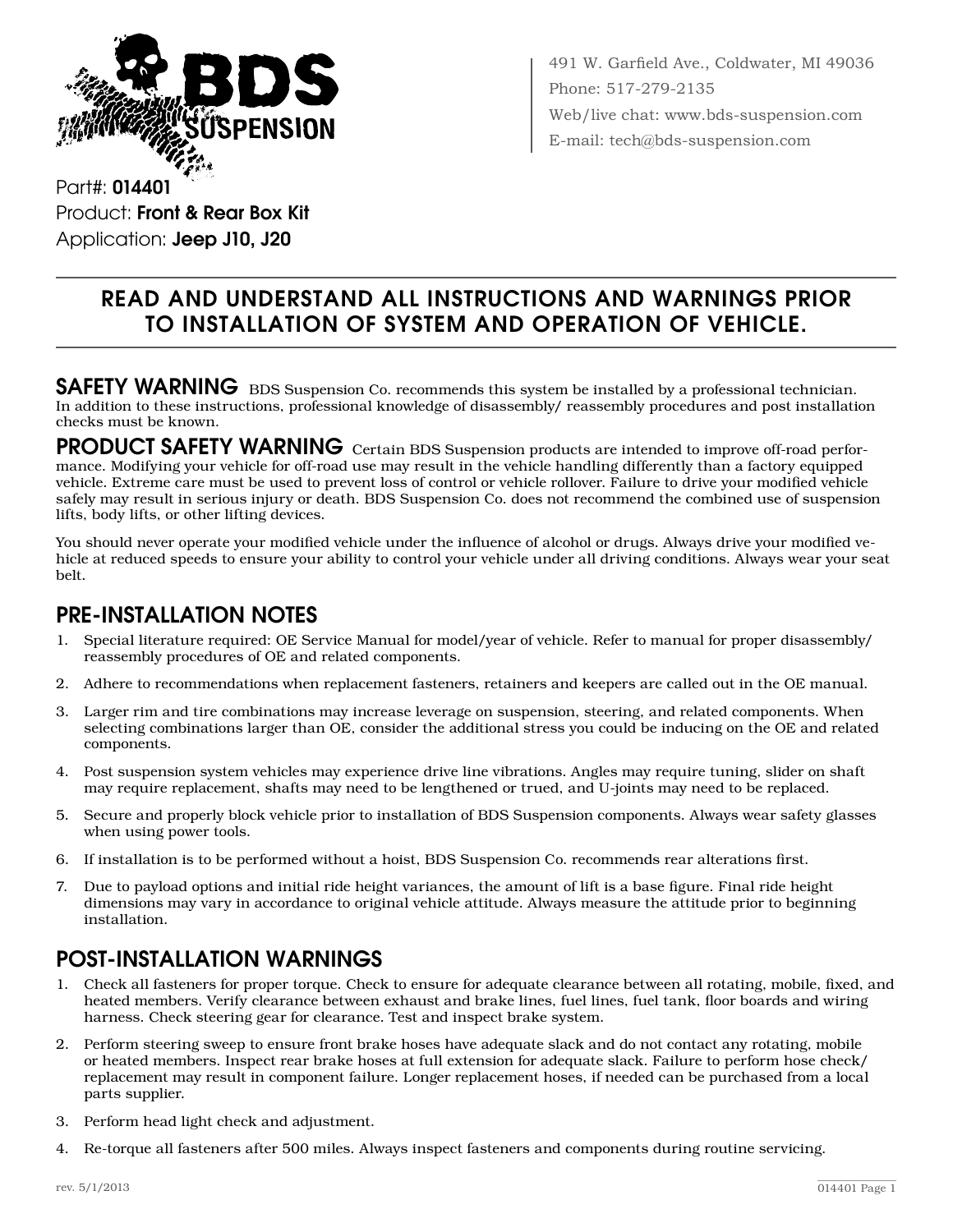| <b>PARTS LIST</b>                      |        |                                                                                                                                  | N58FH            | 8                | 5/8" Fine High Washer                                                                        |
|----------------------------------------|--------|----------------------------------------------------------------------------------------------------------------------------------|------------------|------------------|----------------------------------------------------------------------------------------------|
| Part #<br>963000712R 2<br>963120912R 2 | Qty    | Description<br>$9/16 \times 3 \times 7-1/2$ " Round Front U-bolt<br>$9/16 \times 3 - 1/2 \times 9 - 1/2$ " Round Front<br>U-Bolt | W585<br>BP123401 | 8<br>4<br>4<br>8 | 5/8" Flat Washer<br><b>Bolt Pack</b><br>$3/8''$ x 1-1/4" Bolt<br>3/8″ Nut<br>3/8" USS Washer |
| 583001200R 4<br>N96FH                  | 8      | $5/8 \times 3 \times 12$ " Round Rear U-Bolt<br>9/16" Fine High Nut                                                              |                  |                  |                                                                                              |
| W96S                                   | 8      | 9/16" Flatwasher                                                                                                                 |                  |                  |                                                                                              |
| <b>SBLA</b><br>90BA                    | 1<br>2 | Flat Brake Line Drop Bracket<br>Bent Brake Line Drop Bracket                                                                     |                  |                  |                                                                                              |
| 3KB-W96                                | 2      | 3" lift block                                                                                                                    |                  |                  |                                                                                              |

## Installation Instructions

## **Front Installation**

- 1. Park and secure the vehicle on a level hard surface. Block the rear tires to avoid accidental movement.
- 2. Raise the front of the vehicle so the axle is hanging freely and the tires are just off the ground. Support the vehicle with jack stands under the frame rail about 3" behind the spring shackles.
- 3. Remove the tires and wheels.
- 4. Remove the original shocks and retain hardware for later use.

### **Complete the following steps one side at a time.**

- 5. Place a floor jack under the axle to support it. Remove the spring u-bolts.
- 6. Remove the leaf spring eye bolts. Lower the axle and remove the original spring.

#### A CAUTION: Do not over extend the brake lines.

- 7. Disconnect the OE brake line from the frame. Install the brake line relocation bracket (90BA- 90degree bend) using the 3/8 x 1" bolt, nut and washers to the frame.
- 8. Install the new leaf springs using the original shackle and hanger fasteners. Hand tighten only. The spring eye bolt must be tightened after the vehicle is on the ground
- 9. Install new u-bolts to retain the spring to the axle. The 3-1/2" wide u-bolts are used on the differential side and the 3" wide by 7-1/2" long u-bolts used on the other. Torque to 120 ft-lbs.
- 10. Complete the above steps for the passenger side.
- 11. Install aftermarket shocks at this time.
- 12. Install pitman arm at this time. A pitman arm or steering block is recommended with this kit.
- 13. Install tires and wheel.
- 14. Lower the vehicle to the ground.
- 15. With the full weight of the vehicle on the springs, tighten the leaf spring eye bolts to OE specification.

## **Rear Installation**

- 16. Park and secure the vehicle on a level hard surface. Block the rear tires to avoid accidental movement.
- 17. Raise the rear of the vehicle so the axle is hanging freely and the tires are just off the ground. Support the vehicle with jack stands under the frame rail about 3" in front of the spring mounts.
- 18. Remove the tires and wheels.
- 19. Remove the original shocks and retain hardware for later use.
- 20. Remove the OE brake line bracket from the differential cover. Install supplied flat brake line drop bracket to the differential. Install the OE bracket to the supplied bracket using the 3/8" fasteners supplied